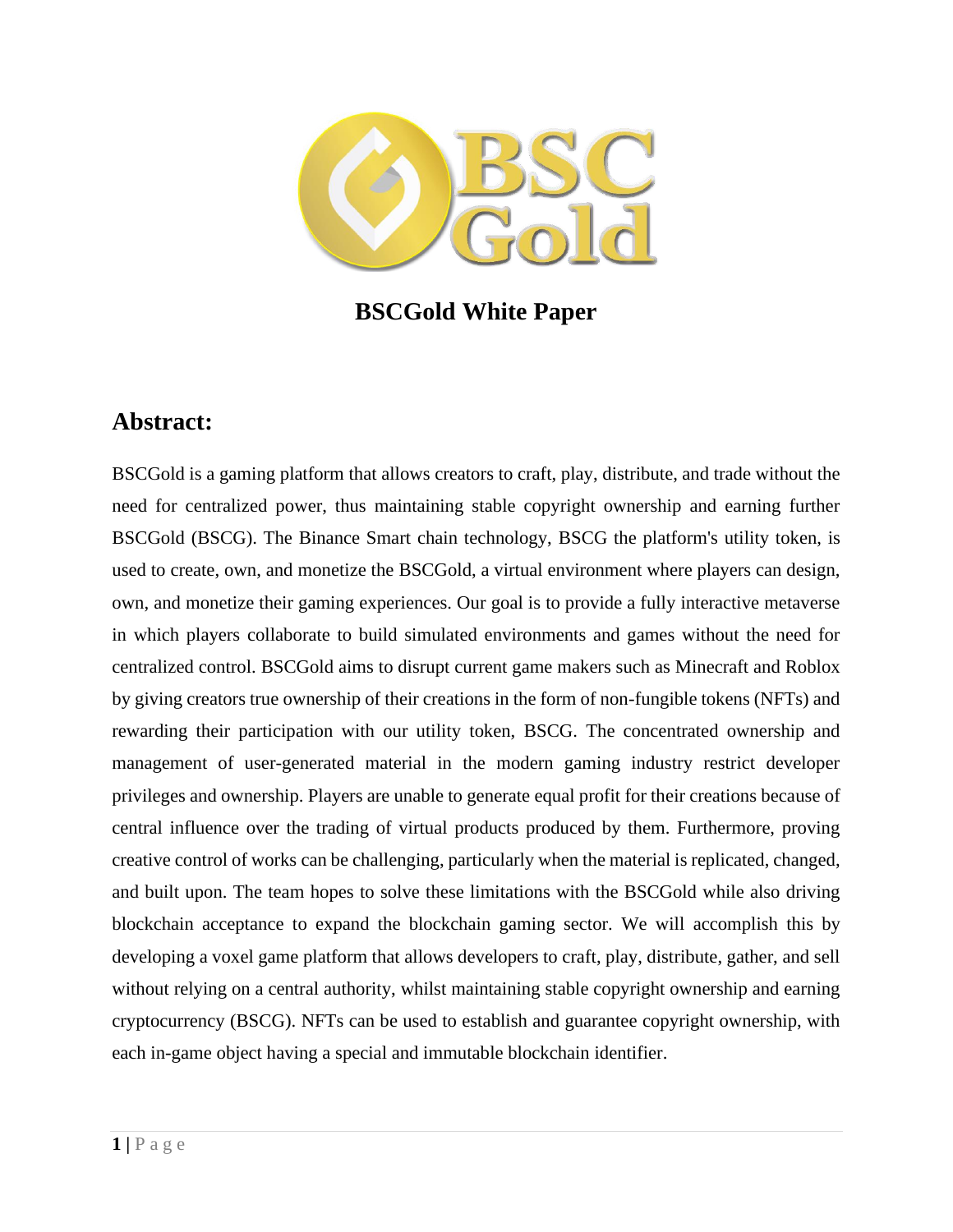### **Introduction:**

BSCG is a BEP-20 utility token built on the Binance smart chain that serves as the basis for transactions within The BSCGold, and has the following uses:

### • *Access the BSCGold platform:*

Players can spend BSCG on games, equipment, and customizing their Avatar persona, and they can also earn BSCG from gaming. BSCG is used by creators to purchase ASSETS, LANDS, and stakes. LANDSCAPE BSCG's market for LANDS is fueled by sales. Artists use BSCG to submit ASSETS to the Marketplace and to purchase Gems, which are used to define Rarity and Scarcity.

#### • *Governance:*

BSCG is a governance token that uses a DAO framework to enable holders to engage in platform governance decisions. They will vote on important issues including Foundation grant attributions to content and game developers, as well as product prioritization on the web Roadmap. BSCG owners have the option of voting themselves or delegating voting privileges to other teams.

#### • *Staking:*

BSCG allows for staking, which enables passive income on LANDS: staking BSCG gives you more BSCG as rewards. This is also the only way to obtain valuable Gems and Catalysts, all of which are needed for the production of ASSETs.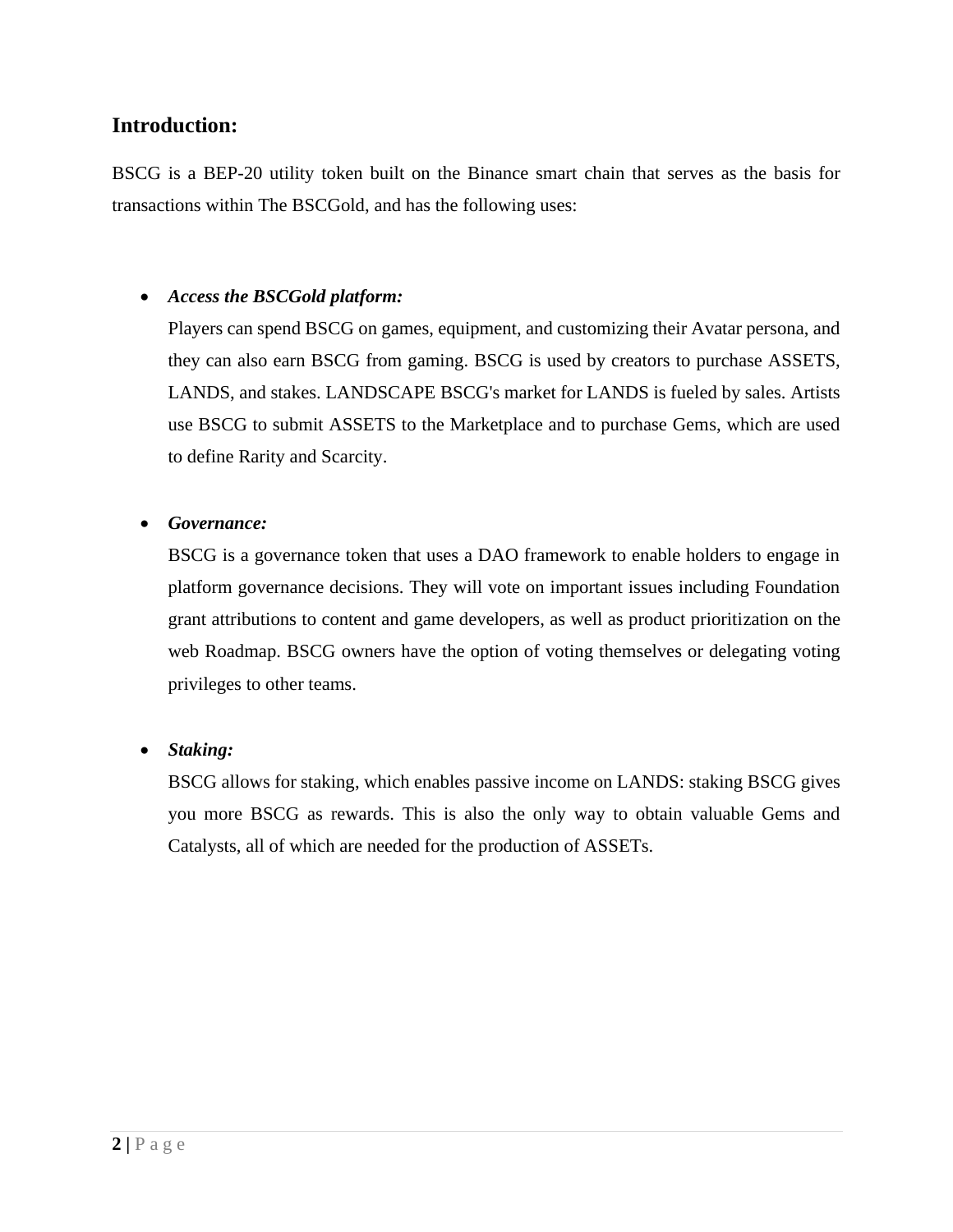## **Vision of BSCG**

While the global market for voxel-based development games has 500,000,000 Creators and 160,000,000 MAUs, the BSCG team claims these developments are critical because it suffers from four major issues that might hinder potential growth if not addressed:

- ➢ User-generated content is centralized in popular games like Minecraft and Roblox, which restricts developer privileges and control.
- $\triangleright$  Central regulation of the trading of virtual products made by players prevents players from getting a reasonable price for their creations by controlling what they can and cannot offer and/or taking a large portion of the sales revenue.
- $\triangleright$  Given the nature of voxel art, proving creative ownership of works can be difficult, particularly when the material is replicated, changed, and built upon; and
- ➢ Existing game marketplaces use fiat currencies, which may not accept true microtransactions and are susceptible to credit card theft, which may cause in-game economies to become unbalanced.

The BSCG provides a one-of-a-kind method for creating, assembling, and sharing 3D voxel models. We provide intuitive and efficient content development resources to Creators. You can create your 3D voxel models, animate them, and then share or sell them on our global marketplace. VoxelEdit is a 3D platform that enables users to build or import their voxel models, edit them, and then easily export them to the marketplace, where they can be converted into small tokens called ASSETS. ASSETS are digital scarcity, confidentiality, and authenticity tokens. They are distinct and indivisible, as well as peculiar and small. Blockchain gives creators real ownership, and thanks to this technology, we, as producers, will compensate players for their time and effort placed into content development by encouraging them to monetize and openly share their ASSETS.

### **Foundation of BSCG**

The Foundation's mission is to promote the BSCGold community by providing grants to encourage the development of high-quality content and games on the web. The Foundation has supported over 15 game ventures and given over 100 artists the opportunity to create NFTs in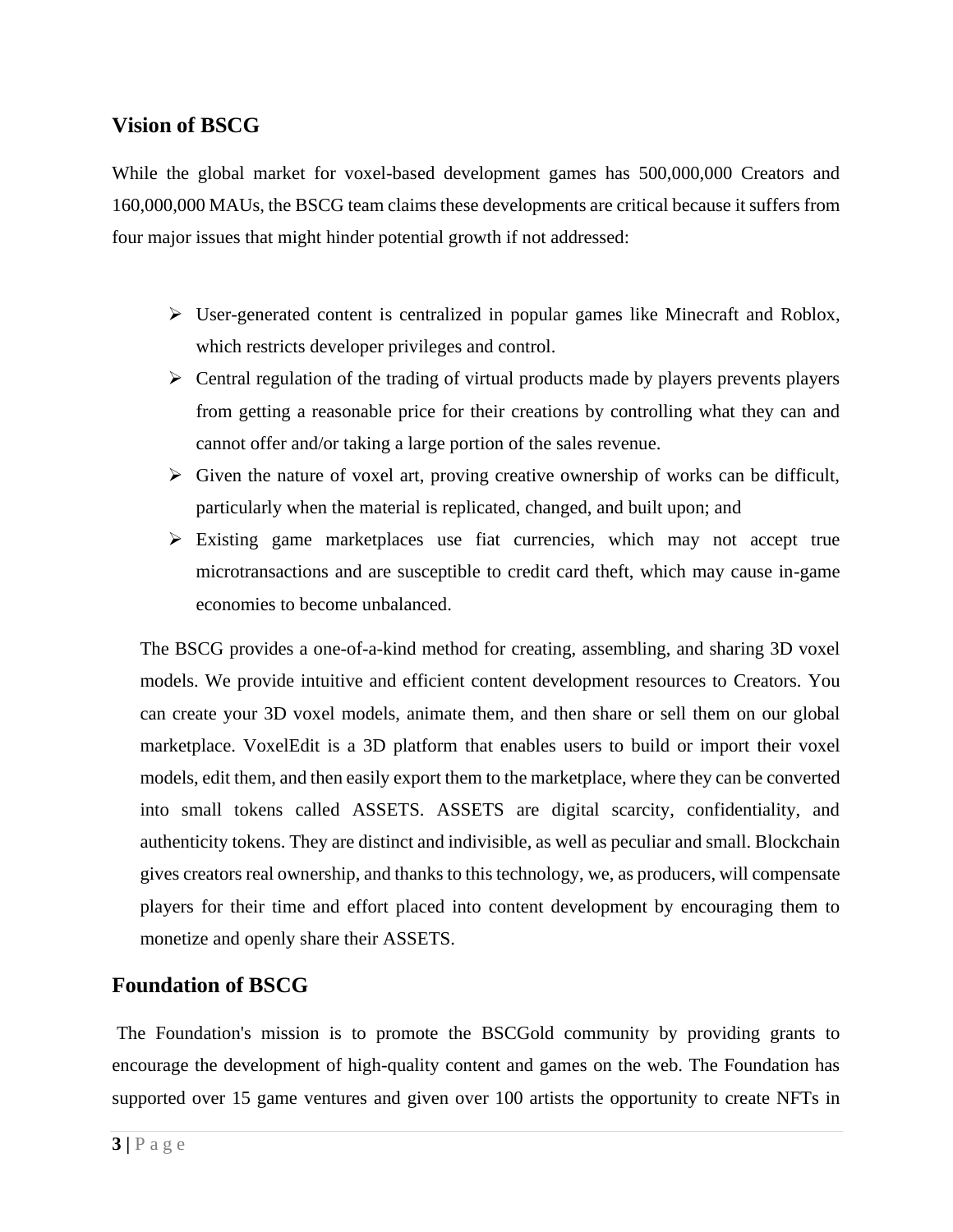advance of the public launch in March 2021. The cumulative value of the metaverse rises as the value of all games financed by the Foundation rises, forming a virtuous cycle that allows bigger games to be sponsored.

## **BSCGold Gaming Ecosystem**

The BSCGold gaming community is made up of three items that work together to offer a complete user-generated content (UGC) content creation experience. VOXEL Editor, Market Place, and Game Maker, for example. The BSCGold is a one-of-a-kind tool for creating, assembling, and sharing 3D voxel models. We provide intuitive and efficient content development resources to Creators. You can create your 3D voxel models, animate them, and then share or sell them on our global marketplace. VoxEdit is a 3D tool that enables anybody to build or import voxel models, edit them, and then easily export them to the marketplace, where they can be converted into small ERC-1155 tokens called ASSETS. ASSETS are digital scarcity, confidentiality, and authenticity tokens. They are distinct and indivisible, as well as peculiar and small. Blockchain gives creators real ownership, and thanks to this technology, we, as producers, will compensate players for their time and effort placed into content development by encouraging them to monetize and openly share their ASSETS. Our ASSET smart contract transforms content into a new medium, ushering in a new era. This is because they can be used for a variety of purposes and are not exclusive to a specific game. This "second-layer programmability" empowers every creator to provide ASSETS of long-term and growing utility, which can be replicated through apps, networks, and chains. The Marketplace is a location where PLAYERS can trade ASSETS for free or sell them to other PLAYERS. The Game is the overall game structure that allows players to enjoy and exchange playable interactions. Not only can developers benefit from their work in the Game, but players can also gain money by obtaining rewards and tokens.

## **Staking Reward:**

BSCG allows for staking, which enables passive income on LANDS: staking BSCG gives you more BSCG as rewards. This is also the only way to obtain valuable Gems and Catalysts, all of which are needed for the production of ASSETs.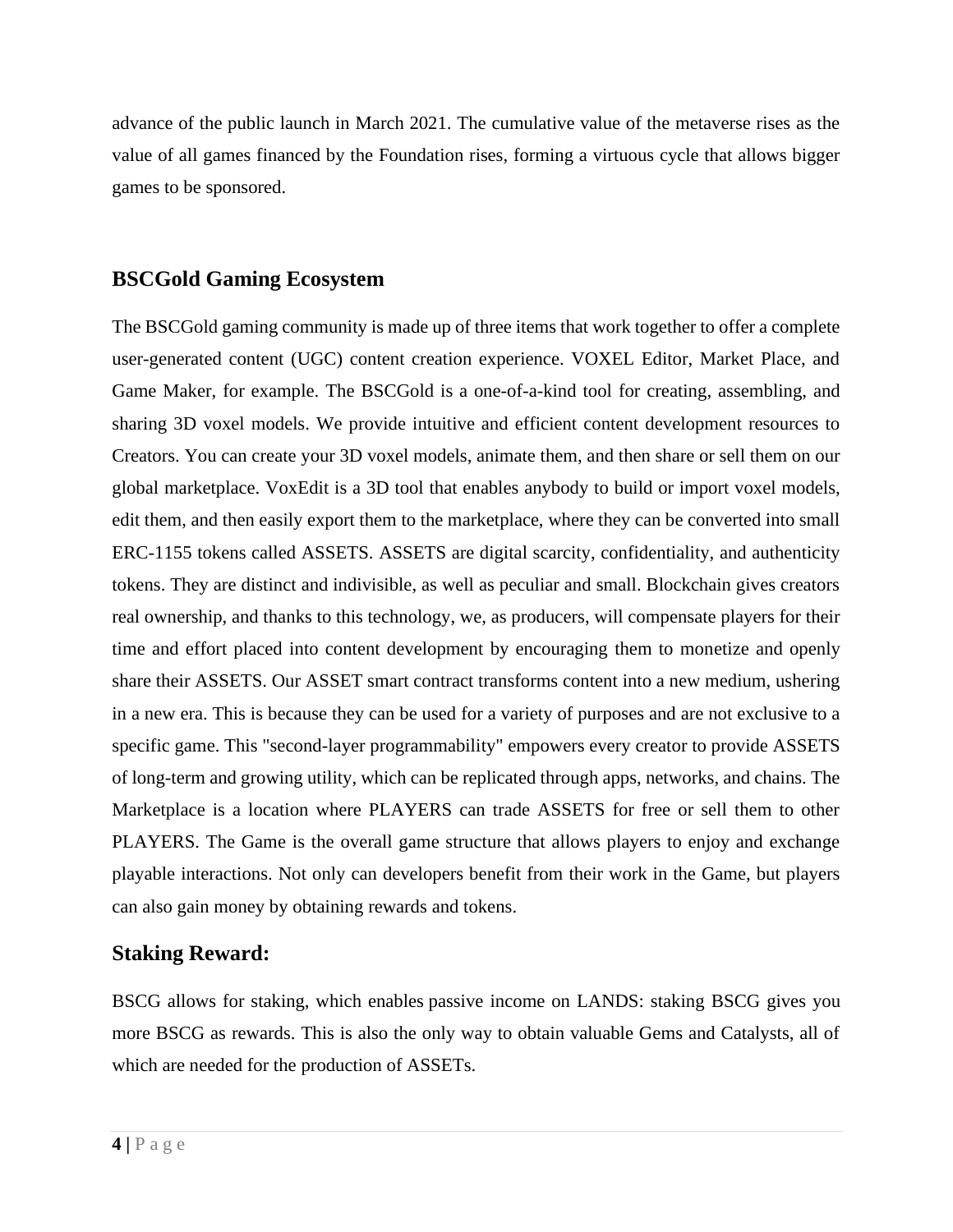# **Use Case of BSCG**



## **Future Directions:**

BSCG has a solid product roadmap ahead of us, as well as a top team to carry out our vision of creating a new virtual reality gaming network where players can create, own, and monetize their gaming experiences while also spreading the power of blockchain as the industry's leading technology. All of this, along with what we've already accomplished, has earned TSB the title of most anticipated blockchain game in 2021.

We'll be introducing the fourth LAND presale and Game Maker soon. This will be supplemented by the official unveiling of the BSCG. As a result, we anticipate making BSCG open to individuals and businesses to maximize liquidity and affordability, with the primary goal of assisting population development and ecosystem flow. The group of developers and players would need to gain entry to BSCG to participate in the proposed BSCG offering. We want to make it available to the public in a variety of ways, with supply mechanisms that can be regulated, such as buying BSCG from several exchanges. As the environment grows in terms of developers, players, and